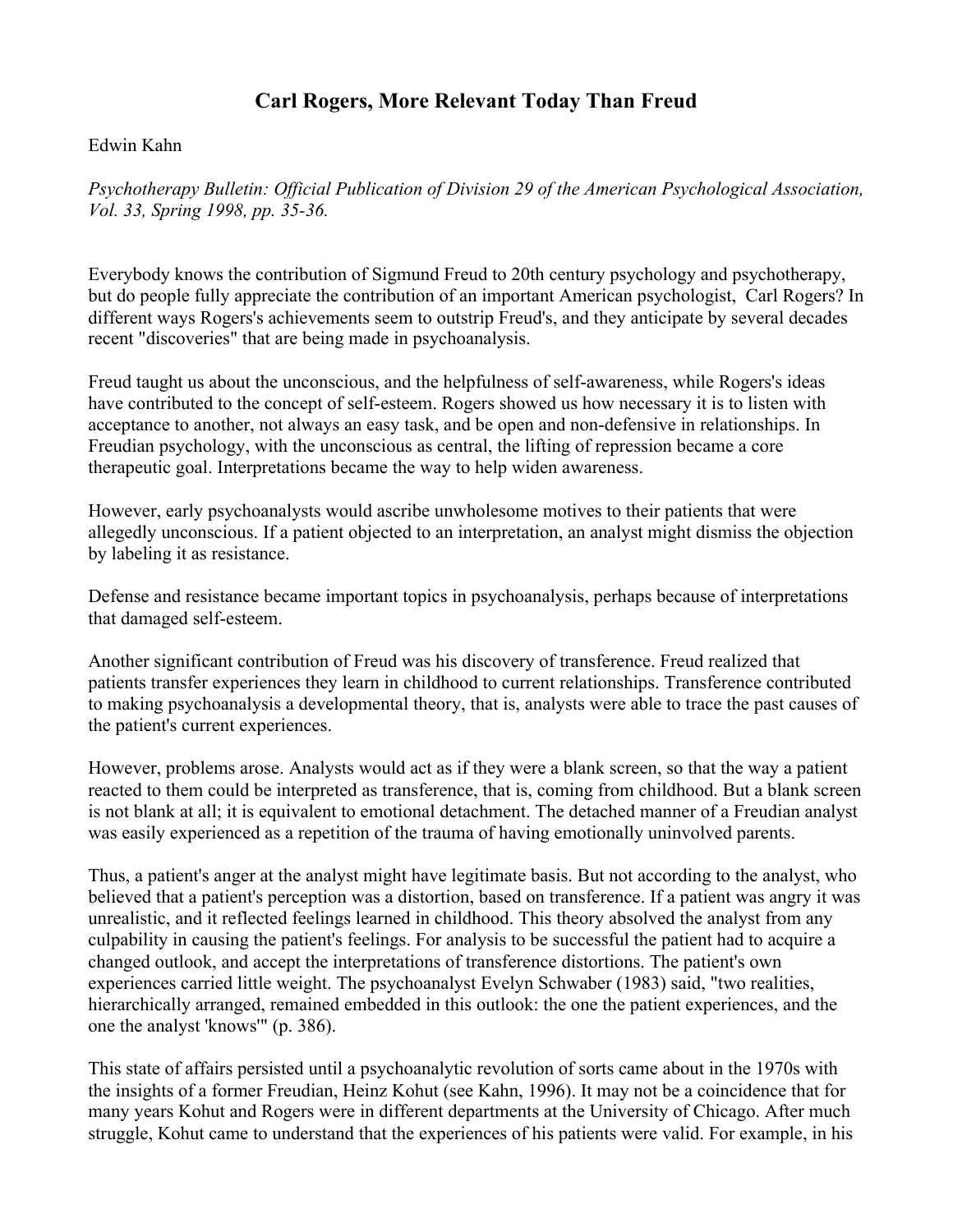last book, Kohut (1984) wrote, "the patient, as I finally grasped, insisted - and had a right to insist - that I learn to see things exclusively in his way and not at all in my way" (p.182).

However, the importance of listening from the other's perspective was what Rogers was emphasizing all along. For example, Rogers in 1942 said, "there is the greatest temptation ... to inform the client as to his patterns, to interpret his actions and his personality to him. ... To resist this temptation to interpret too quickly, to recognize that insight is an experience which is achieved, not an experience which can be imposed, is an important step in progress for the counselor" (Rogers, 1942, p. 196). Thus, the changed listening stance in psychoanalysis was anticipated by Rogers considerably earlier. It is unfortunate that Kohut and his disciples have not credited Rogers for his accomplishment.

The basic premise of the Rogerian approach is that there is a constructive striving in each of us to reach our potentialities, called the actualizing tendency. When a person experiences unconditional positive regard (non-judgmental acceptance) and empathy from a significant other, the person develops unconditional positive self regard (self-esteem), and the process of actualization is promoted. On the other hand, this natural growth tendency is thwarted when the person experiences conditional acceptance and/or the absence of empathy.

In a therapeutic relationship Rogers never wanted to have an agenda for or guide a person in any way. The therapist's role is to go at the other's pace, and to appreciate that each person is the best expert on his/her life. This process of attempting to avoid opinions, biases, and the imposition of values on another, while being accepting, understanding, and genuine is not very easy, and can not be learned from textbooks. It is a way of being that is probably learned best in personal relationships.

Rogers didn't care for the term "patient," since he didn't think people with emotional conflicts were "sick." He had no desire to "analyze" people. And he objected to the "medical model," where the doctor is an expert with considerable power - Rogers sought to empower people, by listening to them, valuing them and trusting them.

Rogers, in the last decades of his life, came to realize that the ideas that he discovered in the field of psychotherapy, applied to all human relationships. He became interested in applying his ideas to a broader range of activities: in education, family relationships, business management, intercultural affairs and conflict resolution. In this respect Rogers's ideas are permeating our culture today in selfhelp groups, the classroom, and parenting. Rogers's ideas were very simple, yet profound. With an accepting, understanding, and genuine attitude, and the relinquishing of power and control over others, people will grow. Freud was never that trusting.

## **References**

Kahn, E. (1996). The intersubjective perspective and the client-centered approach: Are they one at their core? Psychotherapy, 33, 30-42.

Kohut, H. (1984). How does analysis cure? (A. Goldberg & P. E. Stepansky, Eds.). Chicago: University of Chicago Press.

Rogers, C. R. (1942). Counseling and psychotherapy. Boston: Houghton Mifflin.